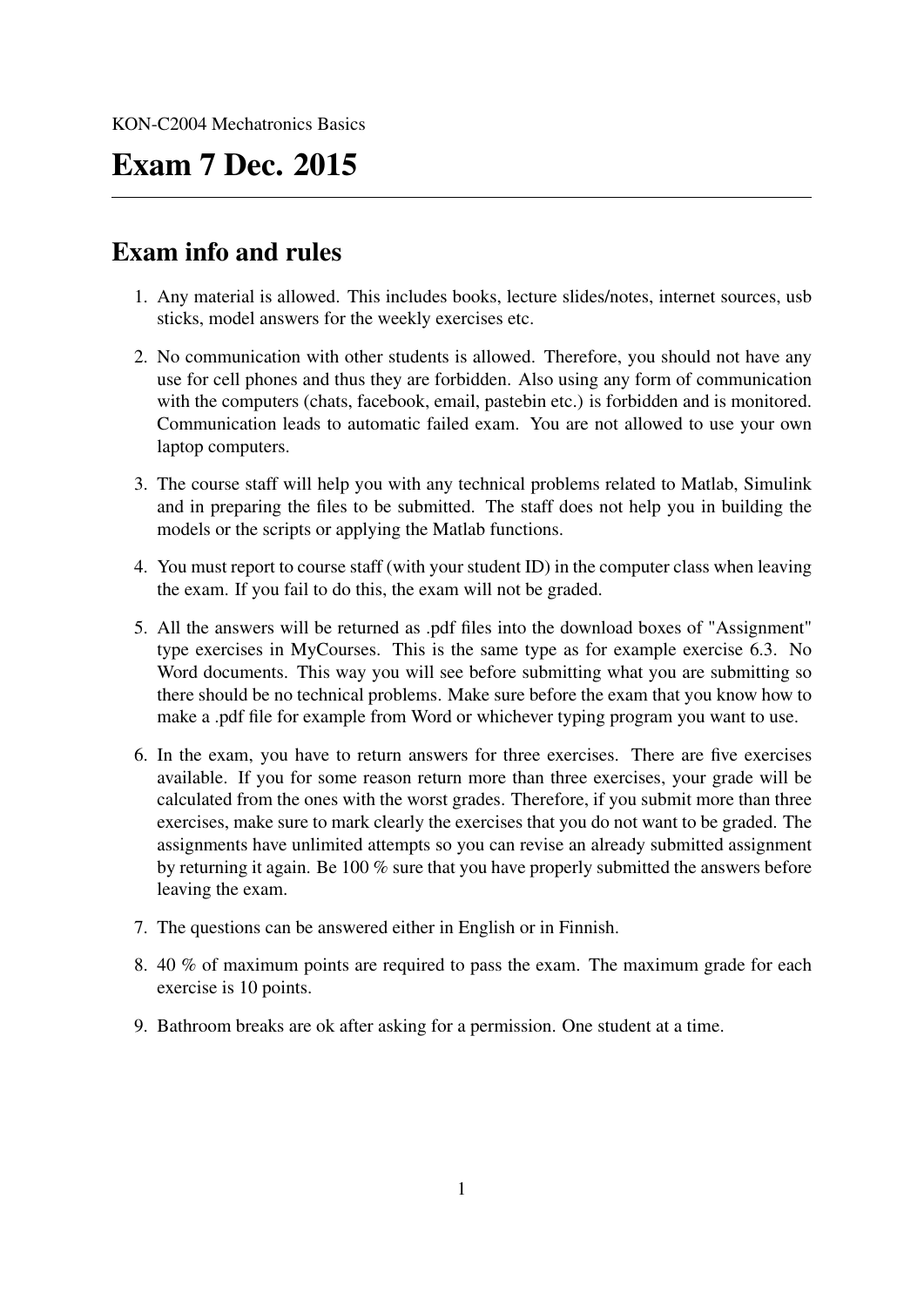#### Complete either Q1 or Q2. Not both.

## Q1

Describe the structure and components of a generic mechatronic machine. How do they connect with each other and what kind of requirements do they usually have?

You can use examples, graphs and images.

Return the answer as .pdf file.

### Q2

A factory needs an automation system for a bottling line.

Empty white plastic bottles are brought by the workers next to a conveyor line in cardboard boxes. The automation system should pick up the bottles from the boxes and lift them on the conveyor line. The lids of the boxes are already opened and the boxes are less than a meter away from the conveyor line. The bottles are transferred along the conveyor line to a spot where a liquid is injected into them. After that, a screw top is twisted on the bottles.

What kind of sensors and actuators does a production line such as this require? Choose appropriate actuators for gripping and moving the bottles from the boxes onto the conveyor, for driving the conveyor, and for mounting the screw top. Choose also suitable methods for guiding the actuators to the correct gripping and mounting positions and for checking that the operations were correctly executed.

It is not required, but you can use for example Powerpoint or even Paint to draw a schematic of the bottling line. Return your answer as .pdf file.

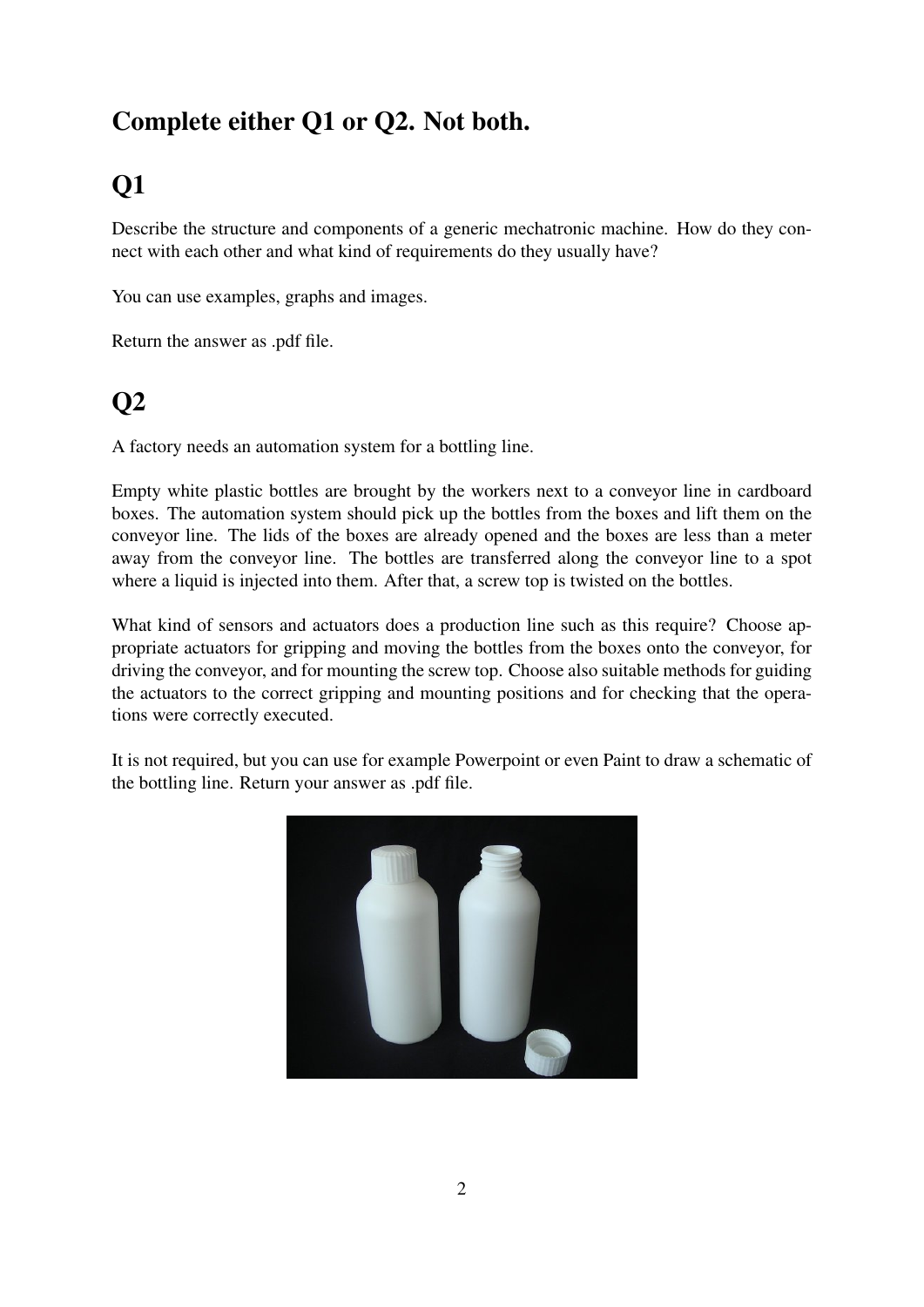#### Complete two from Q3, Q4 and Q5.

#### Q3

An elevator drive system consists of a DC motor, a gear attached to it, cable drum and the elevator car itself.

Assume that the DC motor can produce a constant torque of 48 Nm during the lifting operation. Optimize the cable drum diameter with Simulink and Matlab so, that the elevator car travels a distance of 2m upwards as quickly as possible. You do not have to care about the velocity of the car when the 2 m distance is reached. Show your model, code, optimized drum diameter and plot the velocity of the car.

- Assume that the cable drum is a cylinder made of steel with a density of  $7850 \text{ kg/m}\hat{3}$ . The cylinder is 40mm wide.
- The mass of the elevator car is 200 kg.
- The maximum rotating speed of the motor is 1600 rpm.
- The gear ratio of the gear is 18.3.
- The optimized drum diameter should be between 0...1m.
- Simulation time of 10s should be fine.
- You can try to restrict the maximum step size if there are some convergence problems.

Return a .pdf file with an image of your model, the answers and the plot. Return also your model file and the script(s).

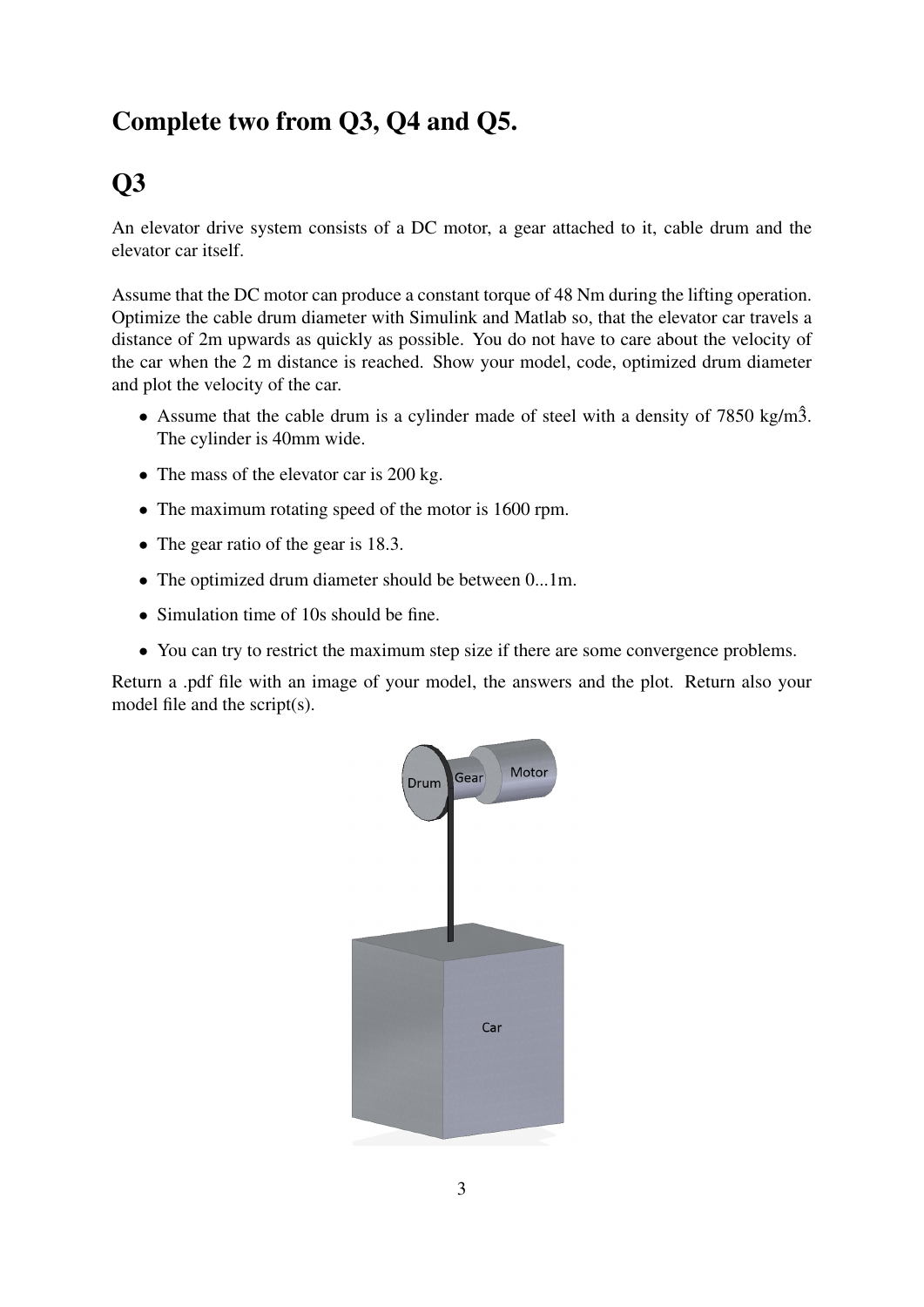## Q4

You have a positioning system where an electric motor rotates a ball screw which moves a slider. There is a gear box with a gear ratio of 10 between the motor and the ball screw. The pitch of the ball screw is 5 mm. The length of the slider's movement from end to end is 400 mm and the maximum velocity of the slider is 200 mm/s.

You need to design a position measurement system with the best possible resolution using the following components.

- Linear 0-10 kOhm (linear scale) potentiometer with a 500 mm stroke
- Rotary optical incremental encoder with 150 pulses (slots) per revolution
- Linear optical incremental encoder with 10 pulses (slots) per millimeter
- A microcontroller with the following properties: 12-bit AD-converter with ground as the lower reference voltage and an input pin where an upper reference voltage can be supplied 16-bit counters with PWM output General purpose input pins which can trigger interrupts from rising and falling edges The microcontroller can process up to 15000 input interrupts per second

How would you realize the measurement system (explain with words or diagrams, no microcontroller code required)? Calculate the resolution in micrometers for each method of utilizing these sensors (one sensor at a time), taking to account the limitations of the measurement system. What are the benefits and downsides of each sensor type.

Return your answer as .pdf. Include the equations in the .pdf in a readable format. A readable format is either made with equation editor or a Matlab script with very clearly named variables. If you are using matlab scripts, include also the script file.